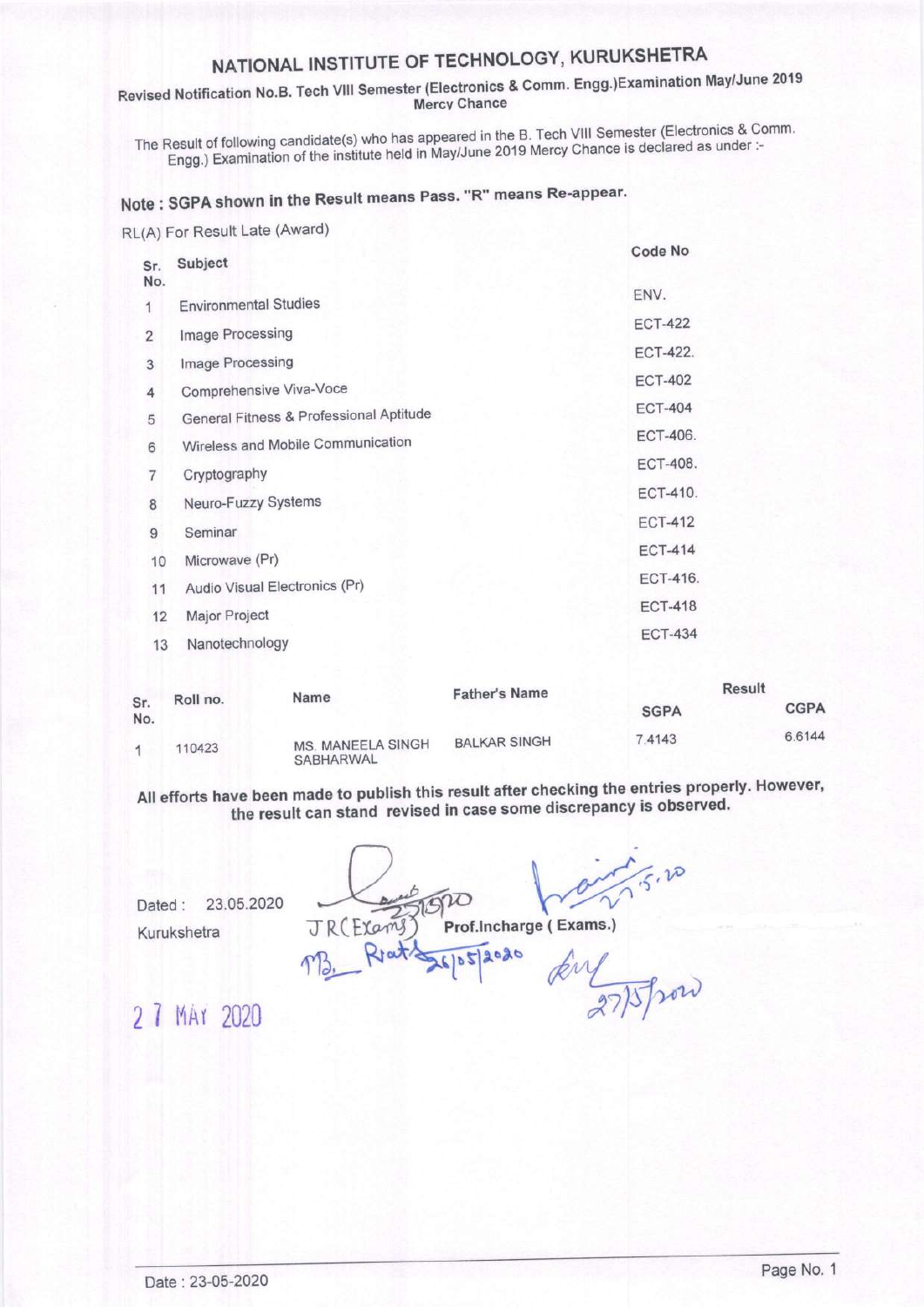## NATIoNAL INSTITUTE oF TEGHNoLoGY, KURUKSHETRA

## Revised Notification No.B. Tech Vlll Semester (Electronics & Comm. Engg.)Examination May/June, <sup>2017</sup>

The Result of following candidate(s) who has appeared in the B. Tech Vlll Semester (Electronics & Comm' Engg.) Examination of the institute held in May/June, 2017 is declared as under :-

## Note : \$GPA shown in the Result means Pass. "R" means Re-appear.

RL(A) For Result Late (Award)

| Sr.<br>No.     | Subject                                 | Code No         |
|----------------|-----------------------------------------|-----------------|
| 1              | <b>Environmental Studies</b>            | ENV.            |
| $\overline{2}$ | Image Processing                        | <b>ECT-422</b>  |
| 3              | Image Processing                        | ECT-422.        |
| 4              | Comprehensive Viva-Voce                 | <b>ECT-402</b>  |
| 5              | General Fitness & Professional Aptitude | <b>ECT-404</b>  |
| 6              | Wireless and Mobile Communication       | <b>ECT-406.</b> |
| 7              | Cryptography                            | <b>ECT-408.</b> |
| 8              | Neuro-Fuzzy Systems                     | ECT-410.        |
| 9              | Seminar                                 | <b>ECT-412</b>  |
| 10             | Microwave (Pr)                          | <b>ECT-414</b>  |
| 11             | Audio Visual Electronics (Pr)           | <b>ECT-416.</b> |
| 12             | Major Project                           | <b>ECT-418</b>  |
| 13             | Nanotechnology                          | <b>ECT-434</b>  |
|                |                                         |                 |

| Sr. | Roll no. | Name           | <b>Father's Name</b>  |             | <b>Result</b> |
|-----|----------|----------------|-----------------------|-------------|---------------|
| No. |          |                |                       | <b>SGPA</b> | <b>CGPA</b>   |
|     | 110087   | MS. TANU YADAV | <b>DHARMBIR SINGH</b> | 6.4000      | 6.2135        |

All efforts have been made to publish this result after checking the entries properly. However, the result can stand revised in case some discrepancy is observed.

23.05.2020 Dated: Kurukshetra

JR(E) Cant  $Q^*$ <br>Prof.Incharge (Exams.)

2020

 $4a + 4a + 165$ 

275/2020

2 7 MAY 2020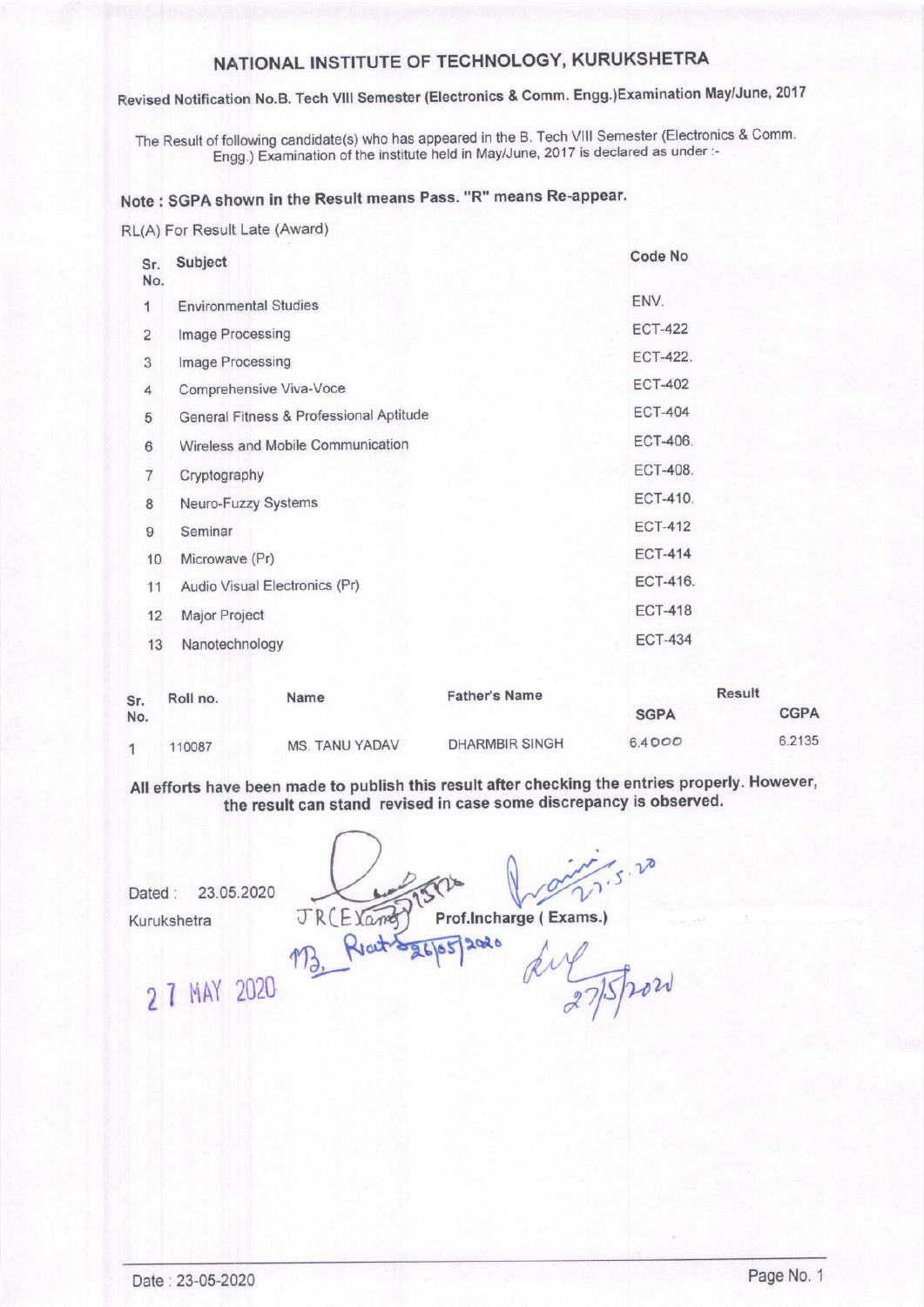# NATIONAL INSTITUTE OF TECHNOLOGY, KURUKSHETRA

#### Revised Notification No.B. Tech VIII Semester (Electronics & Comm. Engg.)Examination July/August, 2018 Special Chance

The Result of following candidate(s) who has appeared in the B. Tech VIII Semester (Electronics & Comm. Engg.) Examination of the institute held in July/August, 2018 Special Chance is declared as under:-

# Note: SGPA shown in the Result means Pass. "R" means Re-appear.

RL(A) For Result Late (Award)

| Sr.            | Subject                                 | Code No         |
|----------------|-----------------------------------------|-----------------|
| No.            |                                         | ENV.            |
| 1              | <b>Environmental Studies</b>            |                 |
| $\overline{2}$ | Image Processing                        | <b>ECT-422</b>  |
| 3              | Image Processing                        | <b>ECT-422.</b> |
| 4              | Comprehensive Viva-Voce                 | <b>ECT-402</b>  |
| 5              | General Fitness & Professional Aptitude | <b>ECT-404</b>  |
| 6              | Wireless and Mobile Communication       | <b>ECT-406.</b> |
| $\overline{7}$ | Cryptography                            | <b>ECT-408.</b> |
| 8              | Neuro-Fuzzy Systems                     | <b>ECT-410.</b> |
| 9              | Seminar                                 | <b>ECT-412</b>  |
| 10             | Microwave (Pr)                          | <b>ECT-414</b>  |
| 11             | Audio Visual Electronics (Pr)           | ECT-416.        |
| 12             | Major Project                           | <b>ECT-418</b>  |
| 13             | Nanotechnology                          | <b>ECT-434</b>  |
|                |                                         |                 |

|            |          | Name         | <b>Father's Name</b> | Result      |             |
|------------|----------|--------------|----------------------|-------------|-------------|
| Sr.<br>No. | Roll no. |              |                      | <b>SGPA</b> | <b>CGPA</b> |
|            | 1140684  | YOGESH KUMAR | ROHITASHWA KUMAR     | 6.9571      | 6.0959      |
| 2          | 1140063  | RAJESH SHAH  | <b>BANARSHI SHAH</b> | 7.4571      | 6.2397      |
|            | 1140687  | BHUWANESHWAR | <b>BHAGIRATH</b>     | 6.4857      | 5.7124      |

All efforts have been made to publish this result after checking the entries properly. However, the result can stand revised in case some discrepancy is observed.

Dated : 23.05.2020 Kurukshetra

 $\overline{\sim}$  $\eta$ 

2 7 MAY 2020

Xamy Prof.Incharge ( Exams.)

 $m_{2}$  Reat  $\frac{1}{24}$   $\frac{1}{2}$   $\frac{1}{2}$   $\frac{1}{2}$   $\frac{1}{2}$   $\frac{1}{2}$ vyal/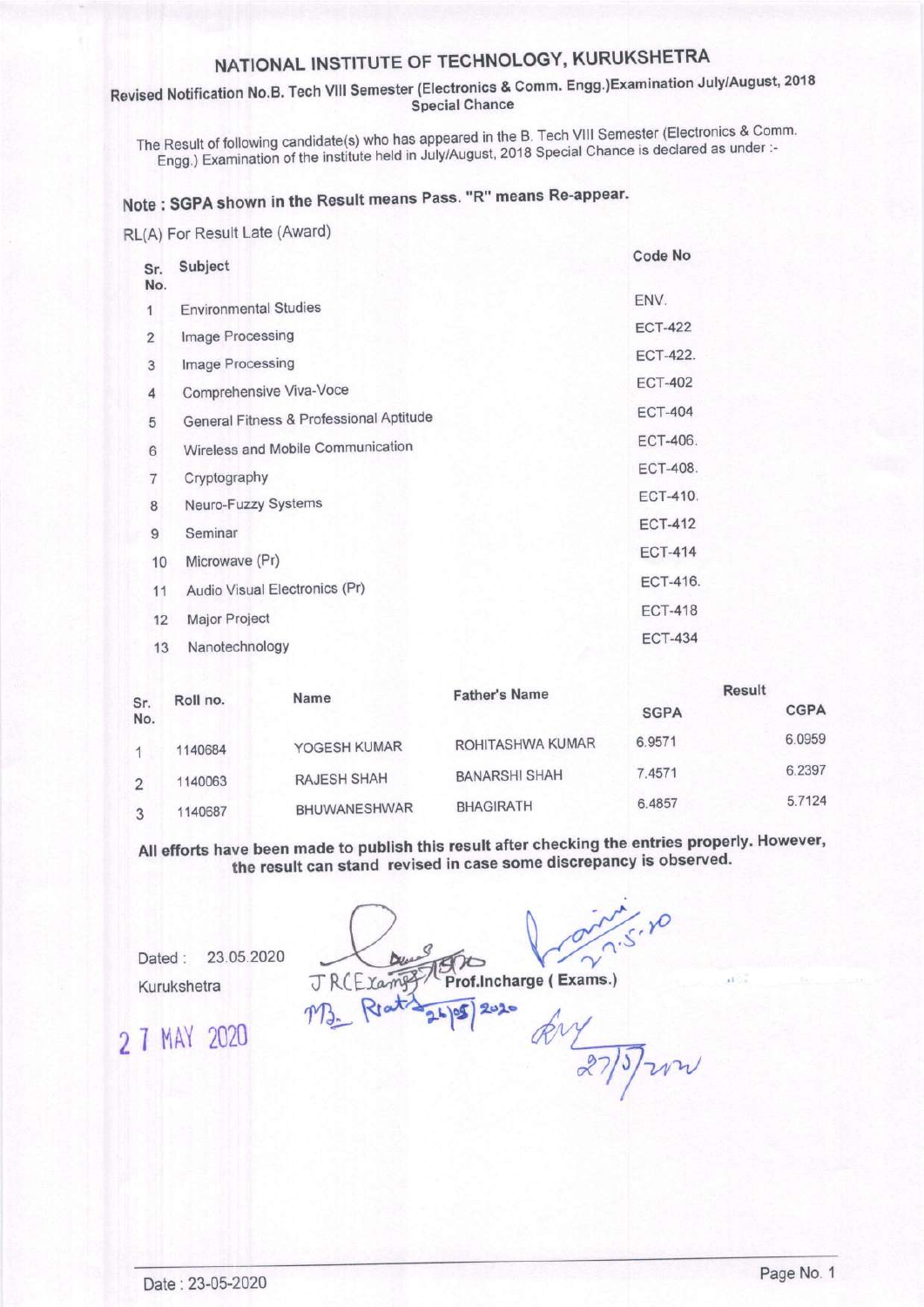## NATIONAL INSTITUTE OF TECHNOLOGY, KURUKSHETRA

## Revised Notification No.B. Tech VIII Semester (Electronics & Comm. Engg.)Examination May/June, 2018

The Result of following candidate(s) who has appeared in the B. Tech VIII Semester (Electronics & Comm. Engg.) Examination of the institute held in May/June, 2018 is declared as under :-

## Note : SGPA shown in the Result means Pass. "R" means Re'appear.

#### RL(A) For Result Late (Award)

| Sr.<br>No. | Subject                                 | Code No         |
|------------|-----------------------------------------|-----------------|
| 1          | <b>Environmental Studies</b>            | ENV.            |
| 2          | Image Processing                        | <b>ECT-422</b>  |
| 3          | Image Processing                        | <b>ECT-422.</b> |
| 4          | Comprehensive Viva-Voce                 | <b>ECT-402</b>  |
| 5          | General Fitness & Professional Aptitude | <b>ECT-404</b>  |
| 6          | Wireless and Mobile Communication       | <b>ECT-406.</b> |
| 7          | Cryptography                            | <b>ECT-408.</b> |
| 8          | Neuro-Fuzzy Systems                     | ECT-410.        |
| 9          | Seminar                                 | <b>ECT-412</b>  |
| 10         | Microwave (Pr)                          | <b>ECT-414</b>  |
| 11         | Audio Visual Electronics (Pr)           | ECT-416.        |
| 12         | Major Project                           | <b>ECT-418</b>  |
| 13         | Nanotechnology                          | <b>ECT-434</b>  |
|            |                                         |                 |

| Sr. | Roll no. | Name                                 | <b>Father's Name</b> | Result      |             |
|-----|----------|--------------------------------------|----------------------|-------------|-------------|
| No. |          |                                      |                      | <b>SGPA</b> | <b>CGPA</b> |
|     | 1120601  | <b>BRIJESH KUMAR</b><br><b>MEENA</b> | MOHAN LAL MEENA      | 6.1714      | 5.7277      |

All efforts have been made to publish this result after checking the entries properly. However, the result can stand revised in case some discrepancy is observed.

Dated: 23.05.2020 Kurukshetra

22.5.20 TENO RCE Lams Prof. Incharge (Exams.)

MB. Rata 26/05/2020 Kill 27 MAY 2020  $\sqrt{37/5}$